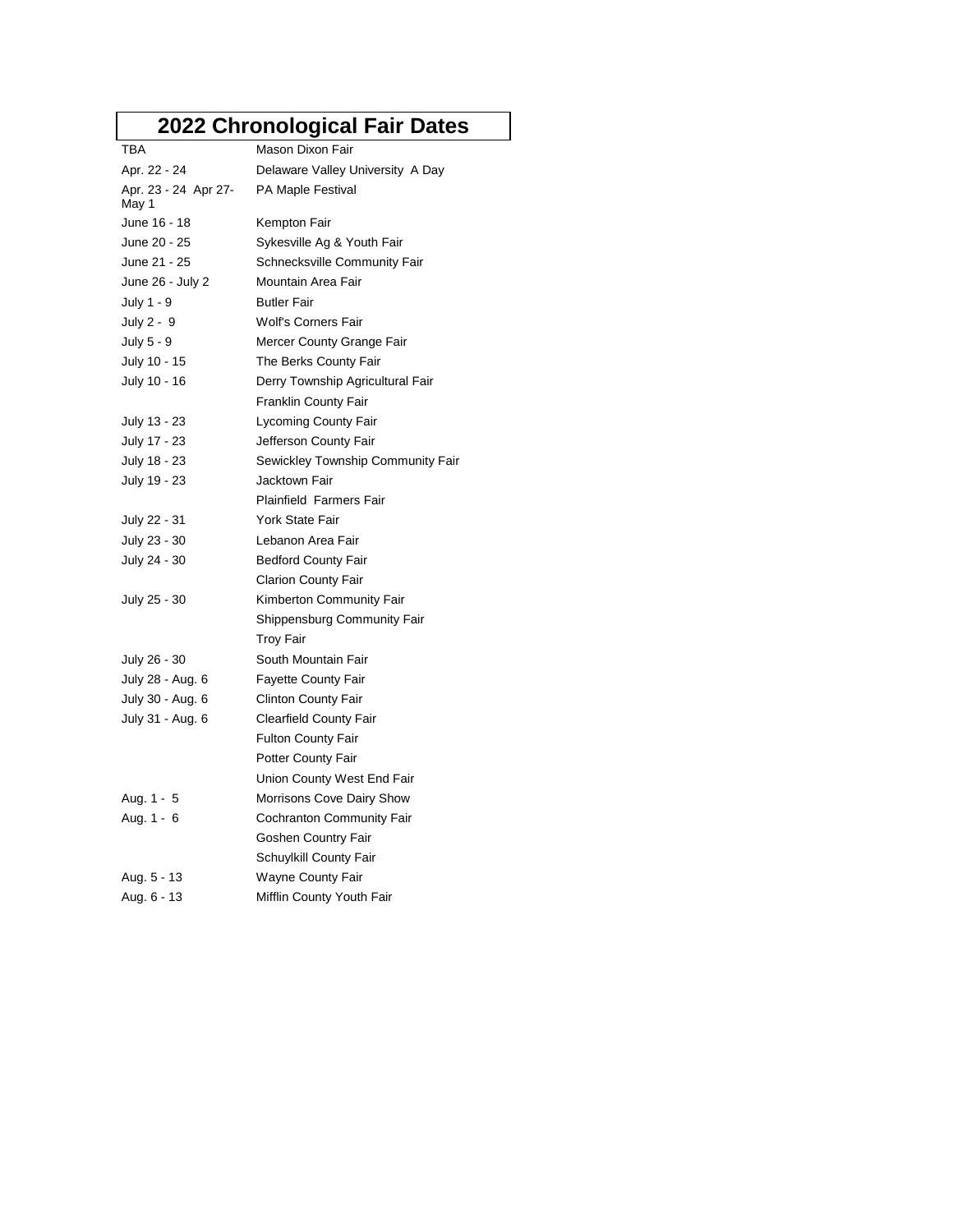## **2022 Chronological Fair Dates**

|                   | 2022 Chronological Fair Dates              |
|-------------------|--------------------------------------------|
| Aug. 6 - 14       | Venango County Fair                        |
| Aug. 7 - 13       | <b>Cameron County Fair</b>                 |
|                   | Greene County Fair                         |
|                   | Huntingdon County Fair                     |
| Aug. 8 - 13       | <b>Butler Farm Show</b>                    |
|                   | Carbon County Fair                         |
|                   | Dawson Grange #419 Community Fair          |
|                   | Kutztown Fair                              |
|                   | Montour-Delong Community Fair              |
|                   | Tioga County Fair                          |
| Aug. 9 - 13       | <b>Elk County Fair</b>                     |
|                   | Jefferson Township Fair                    |
|                   | Warren County Fair                         |
| Aug. 13 - 20      | Washington County Ag Fair                  |
| Aug. 14 - 20      | <b>Bullskin Township Community Fair</b>    |
|                   | McKean County Fair                         |
| Aug. 15 - 20      | Dayton Fair                                |
|                   | Harford Fair                               |
|                   | Lawrence County Fair                       |
| Aug. 16 - 20      | <b>Blue Valley Farm Show</b>               |
|                   | Cumberland Ag Expo                         |
|                   | Perry County Community Fair                |
| Aug. 17 - 21      | Middletown Grange Fair                     |
| Aug. 19 - 27      | Centre County Grange Encampment & F        |
|                   | <b>Westmoreland Fair</b>                   |
| Aug. 20 - 27      | Somerset County Fair                       |
| Aug. 21 - 27      | <b>Crawford County Fair</b>                |
|                   | West End Fair                              |
|                   | Williamsburg Community Farm Show           |
| Aug. 22 - 27      | Elizabethtown Fair                         |
| Aug. 23 - 27      | <b>Hookstown Fair</b>                      |
|                   | <b>Transfer Harvest Home Fair</b>          |
| Aug. 24 - 27      | Northumberland County Fair                 |
| Aug. 26 - Sept. 4 | Greene-Dreher-Sterling Fair                |
| Aug. 28 - Sept. 3 | Indiana County Fair                        |
| Aug. 29 - Sept. 3 | Wattsburg Agricultural Society Inc./Erie C |
| Aug. 30 - Sept. 3 | Big Knob Grange Fair                       |
| Aug. 31 - Sept. 3 | Sullivan County Fair                       |
| Aug. 31 - Sept. 5 | <b>Allentown Fair</b>                      |